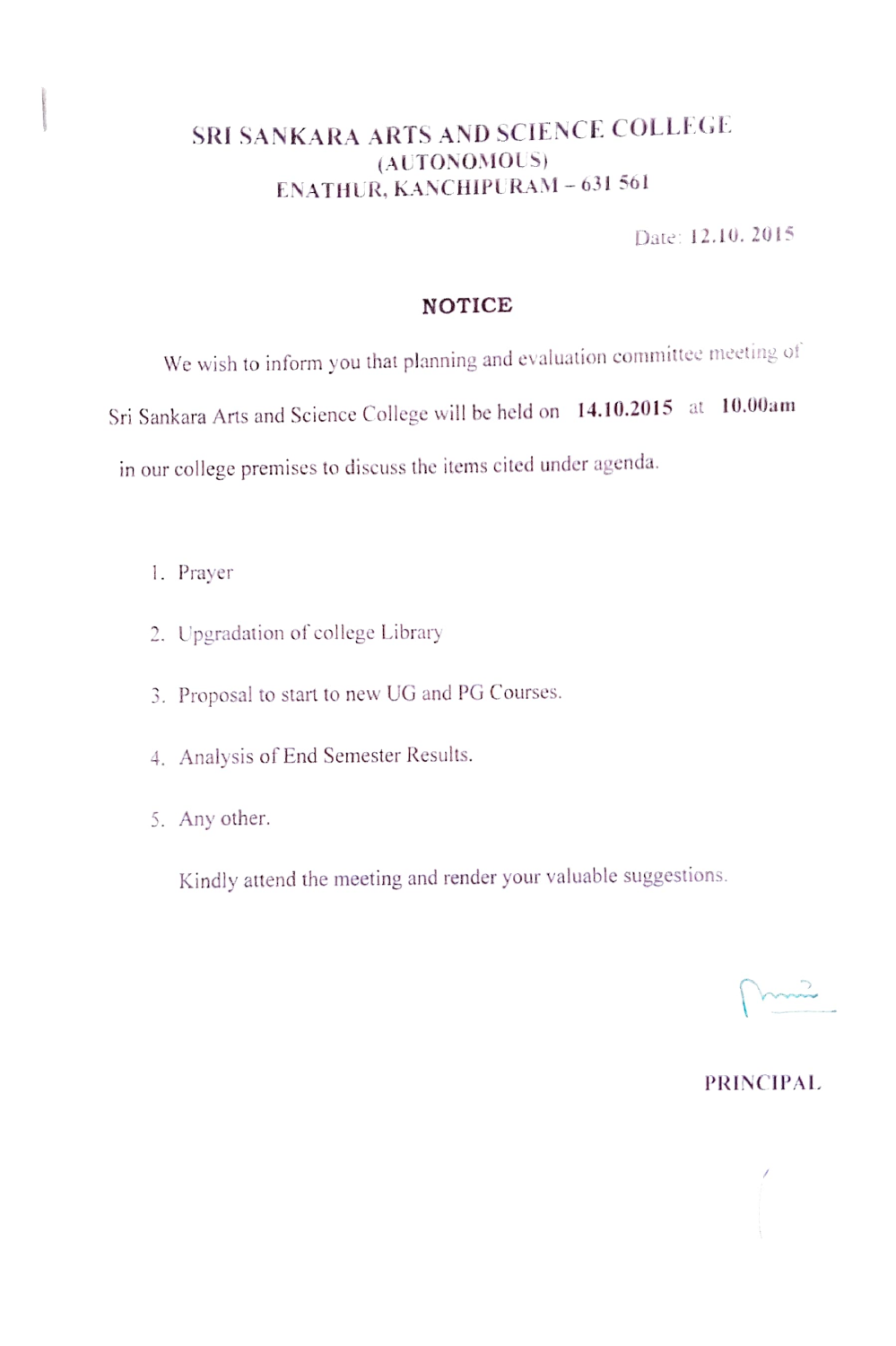Attendance pertaining to the planning and evaluation committee of the

college which is held on 14.10.2015 at 10.00am in our college premises.

| $Sl$ . No      | <b>Name and Designation</b>                     | <b>Signature</b> |
|----------------|-------------------------------------------------|------------------|
| 1              | Dr. K. R. Venkatesan<br>Chairman and Convener   |                  |
| $\overline{2}$ | Mr. C. Jayasankar<br>Teacher Representative     |                  |
| 3              | Dr. B. Ramesh<br>Teacher Representative         |                  |
| 4              | Mr. R. Krishnamoorthy<br>Teacher Representative | 24               |
| 5              | Mr. M. Seshagiri<br>Administrative Officer      |                  |